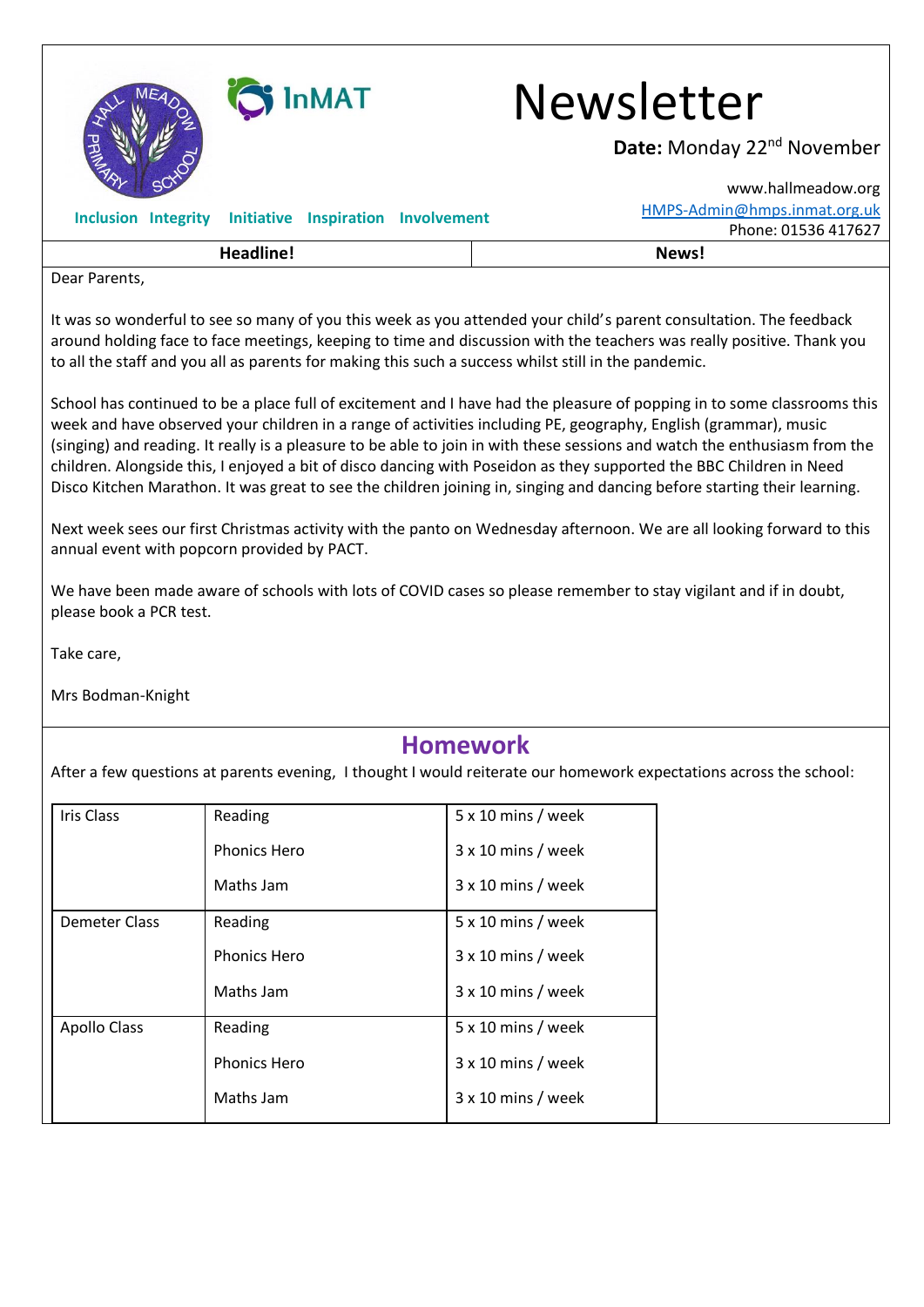| Poseidon Class | Reading                                 | 5 x 10 mins / week        |  |
|----------------|-----------------------------------------|---------------------------|--|
|                | Spelling                                | 3 x 10 mins / week        |  |
|                | <b>TT Rock Stars</b>                    | 3 x 10 mins / week        |  |
|                | <b>Maths Flex</b>                       | 3 x 10 mins / week        |  |
|                |                                         |                           |  |
| Athena Class   | Reading                                 | 5 x 10 mins / week        |  |
|                | Spelling                                | 3 x 10 mins / week        |  |
|                | <b>TT Rock Stars</b>                    | 3 x 10 mins / week        |  |
|                | <b>Maths Flex</b>                       | 3 x 10 mins / week        |  |
|                |                                         |                           |  |
|                | Comprehension/writing/maths<br>task     |                           |  |
| Ares Class     | Reading                                 | 5 x 10 mins / week        |  |
|                | Spelling                                | 3 x 10 mins / week        |  |
|                | <b>TT Rock Stars</b>                    | 3 x 10 mins / week        |  |
|                | <b>Maths Flex</b>                       | 3 x 10 mins / week        |  |
|                |                                         |                           |  |
|                | Comprehension/writing/maths<br>task     |                           |  |
| Zeus Class     | Reading                                 | 5 x 10 mins / week        |  |
|                | Spelling                                | $3 \times 10$ mins / week |  |
|                | <b>TT Rock Stars</b>                    | 3 x 10 mins / week        |  |
|                | <b>Maths Flex</b>                       | 3 x 10 mins / week        |  |
|                |                                         |                           |  |
|                | Comprehension/writing and<br>maths task |                           |  |

Homework is set on a Friday to be completed by the following Thursday.

**Key Stage 2:** where possible, homework is set through your child's TEAMS account. Please speak to your child's teacher should you wish to have a paper copy.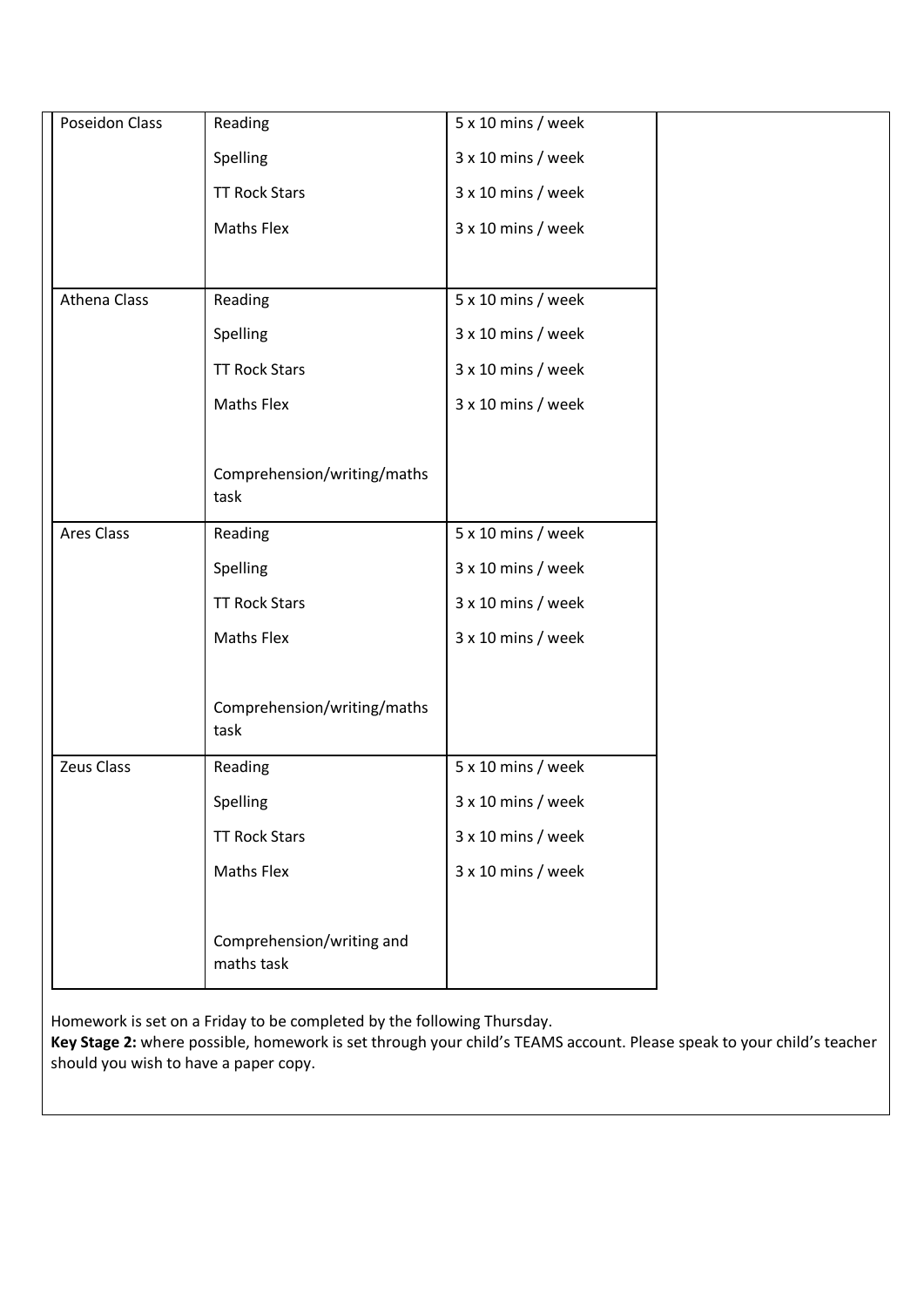Christmas

## New Dictionaries in KS2!



As you have already seen, our fayre will be held on Friday 3 rd December 3:20-6pm.

We would like as many children as possible helping at the event and class teachers will be making a rota to ensure their stalls are manned. Due to the excitement of the day and children staying after school to enjoy a fun event, the children can come in mufti for the day with Christmas jumpers being optional.

PACT have kindly donated a dictionary for every child in Key Stage 2. These will be used in school to support children with their learning. Each dictionary is named and will follow the children as they progress through Hall Meadow and beyond.

From 2022, Year 2 children will get dictionaries when they start Year 3.

Thank you so much, PACT.



**Whole school** - @primary\_hall **Iris** - @HMIris2 **Demeter** - @DemeterHm **Apollo** - @HmApollo **Poseidon** - @HmPoseidon **Athena** - @HMAthena6 **Ares** - @HMAres2 **Zeus** - @hm\_zeus



**Hall Meadow Primary School** @primary hall

@HmPoseidon danced with @sophieebextor for @BBCCiN this morning! Well done Sophie! What an inspiration



9:16 · 17 Nov 21 · Twitter for Android